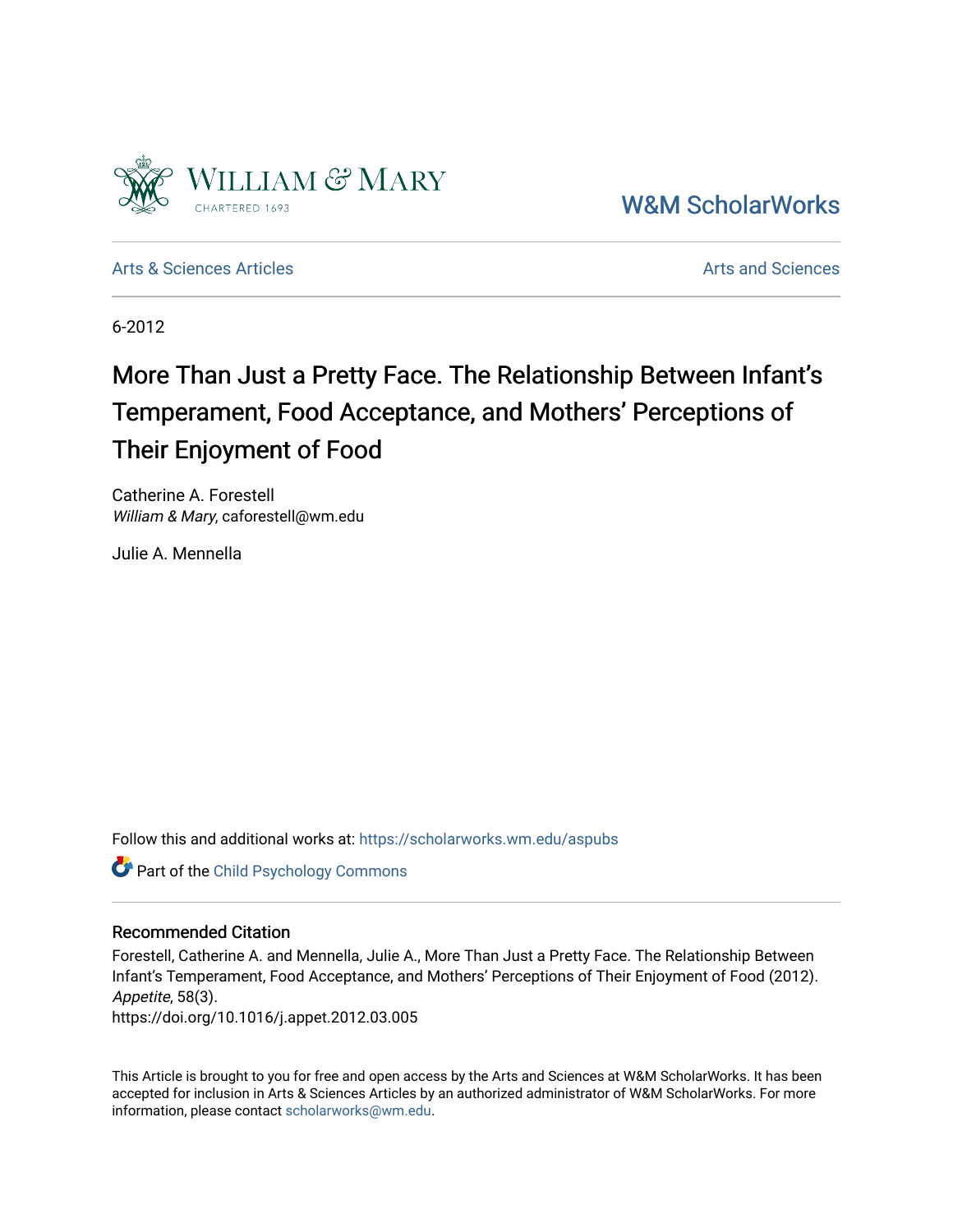

# NIH Public Access

**Author Manuscript**

Appetite. Author manuscript; available in PMC 2013 June 01.

Published in final edited form as: Appetite. 2012 June ; 58(3): 1136–1142. doi:10.1016/j.appet.2012.03.005.

# **More than Just a Pretty Face: The Relationship between Infant's Temperament, Food Acceptance, and Mothers' Perceptions of their Enjoyment of Food**

**Catherine A. Forestell, PhD**1,2 and **Julie A. Mennella, PhD**<sup>2</sup>

<sup>1</sup>The College of William & Mary, Williamsburg, VA

<sup>2</sup>Monell Chemical Senses Center, Philadelphia, PA

## **Abstract**

The goal of the present study was to determine whether mothers' assessment of their infants' temperament is associated with objective measures of their infant's acceptance patterns and their judgments of their infants' liking of a green vegetable. To this end, infants (N=92) were videorecorded as their mothers fed them green beans. From these videos, we determined the frequency of facial distaste expressions made during the first two minutes of the feeding. Other measures included intake, maternal ratings of infants' enjoyment of this vegetable, and temperament. Infants who scored high on the approach dimension of the temperament questionnaire were less likely to express facial expressions of distaste, consumed more food, and were perceived by their mothers as enjoying the food more. Mediation analyses revealed that ratings of enjoyment were not directly related to the child's approach temperament, but rather the relationship between mothers' ratings and temperament was mediated by the amount of time infants spent eating the vegetable. Regression analyses suggested that in addition to the length of time children ate, mothers' ratings of their infants' enjoyment was predicted by the number of squints that the infant expressed during the meal. These findings suggest that although certain aspects of children's temperament are related to their food acceptance mothers attend to facial expressions and time spent eating independently of these temperamental characteristics when judging their infant's enjoyment of a food. Understanding how mothers use this information to decide which foods to feed their infants is an important area for future research.

#### **Keywords**

feeding; facial reactivity; FACS; temperament; green vegetables; nutrition; mother-infant interactions

> During the past few decades, childhood obesity has more than tripled; rising from 6.5% in 1980 to almost 20% in 2004 (Ogden et al., 2006). Obese children are more likely to suffer from adverse health conditions and are more likely to become overweight or obese adults, who are at increased risk for heart disease, type 2 diabetes, and various other health

**Corresponding Author:** Catherine A. Forestell, Psychology Department, P.O. Box 8795, Williamsburg, VA 23187-8795, caforestell@wm.edu.

**Publisher's Disclaimer:** This is a PDF file of an unedited manuscript that has been accepted for publication. As a service to our customers we are providing this early version of the manuscript. The manuscript will undergo copyediting, typesetting, and review of the resulting proof before it is published in its final citable form. Please note that during the production process errors may be discovered which could affect the content, and all legal disclaimers that apply to the journal pertain.

The content is solely the responsibility of the authors and does not necessarily represent the official views of the Eunice Kennedy Shriver National Institute of Child Health and Human Development or the National Institutes of Health.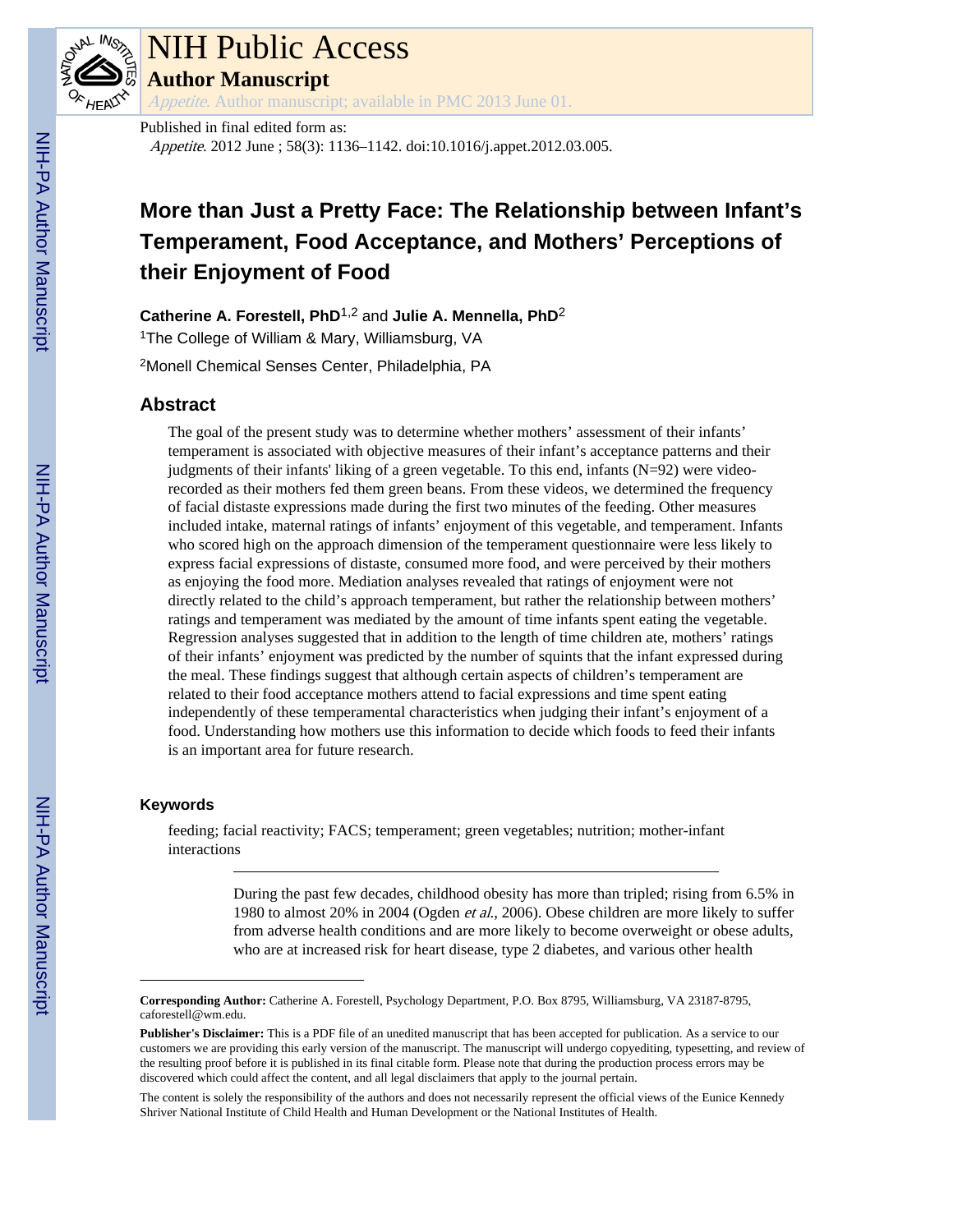problems (Freedman, Zuguo, Srinivasan, Berenson, Dietz, 2007; Li, Ford, Zhao, Mokdad, 2009). As a result, the U.S. Surgeon General has identified the obesity epidemic as one of the greatest health problems facing the nation today. Because dietary patterns established in childhood track into adulthood (e.g., Mikkilä, Räsänen, Raitakari, Pietinen, & Viikari, 2005), understanding how food preferences are acquired in childhood will aid in the development of better evidence-based strategies for improving children's diets.

Past research has shown that infants can clearly discriminate the flavor of different types of vegetables and will initially prefer some vegetables more than others (e.g., Gerrish & Mennella, 2001; Mennella, Nicklaus, Jagolino, & Yourshaw, 2008; Mennella, Kennedy & Beauchamp, 2006). Although green vegetables offer vitamins and nutrients that are important for optimum health and growth throughout childhood, they are often rejected initially by infants because of their bitter taste that results from organic compounds such as phenols (Drewnowski & Gomez-Carneros, 2000, Sandell & Breslin, 2009). Although small amounts of these chemicals are beneficial to human health, they can be toxic in large doses.

Like adults, infants can control the muscles required to express primary emotions and are therefore well equipped to convey a wide range of emotional states and reactivity to tastes (Ekman & Oster, 1979). Early investigations that related facial reactivity to taste and feeding in human infants were pioneered by Steiner in the early 1970's In these studies, a drop of solution containing one of the basic tastes (i.e., sweet, sour, salty, bitter, or savory) was placed on the infants' tongues. When tasting sweet and umami, their faces relaxed and they began suckling and smiling, perhaps because mother's milk tastes sweet and is rich in umami (McDaniel, Barker, & Lederer, 1989; Ramirez, DeSantiago, Tovar, & Torres, 2001). In contrast, bitter tastes elicited gaping responses, while sour elicited squinting and lip pursing, suggesting that these tastes may be innately aversive. Interestingly, no facial responses were evident to salt taste before the age of 4 months, suggesting postnatal maturation for salt taste in humans (Beauchamp, Cowart, & Moran, 1986). It has been suggested that the facial expressions made while feeding provide caregivers with important information about the degree to which non-verbal infants like foods (Forestell & Mennella, 2007). Visually striking facial displays of gaping which often accompany rejections of foods, such as green vegetables, are readily identified by caregivers and thus provide preverbal infants with an efficient means to communicate their dislike of foods. (Rosenstein & Oster, 1988).

Throughout evolutionary history, facial expressions may have served as nonverbal signals to warn caregivers that their infants may be eating something harmful and have been used as cues to avoid feeding their infants poisonous substances (Babchuk, Hames, & Thompson, 1985), however today such negative reactions to bitter tasting foods such as green vegetables, may discourage mothers from feeding these foods to their children. This is of particular concern, given that that research shows that early experiences with flavors of fruits and vegetables play an important role in laying the foundation for healthy food preferences. For example, although infants may not initially like a particular food item, they will eventually learn to accept only after it is presented 8-12 times (Forestell & Mennella, 2007, Gerrish & Mennella, 2001, Sullivan & Birch, 1994). Awareness of this normal course of food acceptance is important because approximately one quarter of parents prematurely drew conclusions about their infant's liking of foods after two or fewer exposures (Carruth, Zeigler, Gordan & Barr, 2004). As a result, some infants may not learn to like bitter green vegetables because their caregivers are hesitant to continue offering foods that they believe their infants dislike.

Although infants generally tend to like some foods more than others, there is wide individual variability in both the types and frequency of facial expressions that they demonstrate to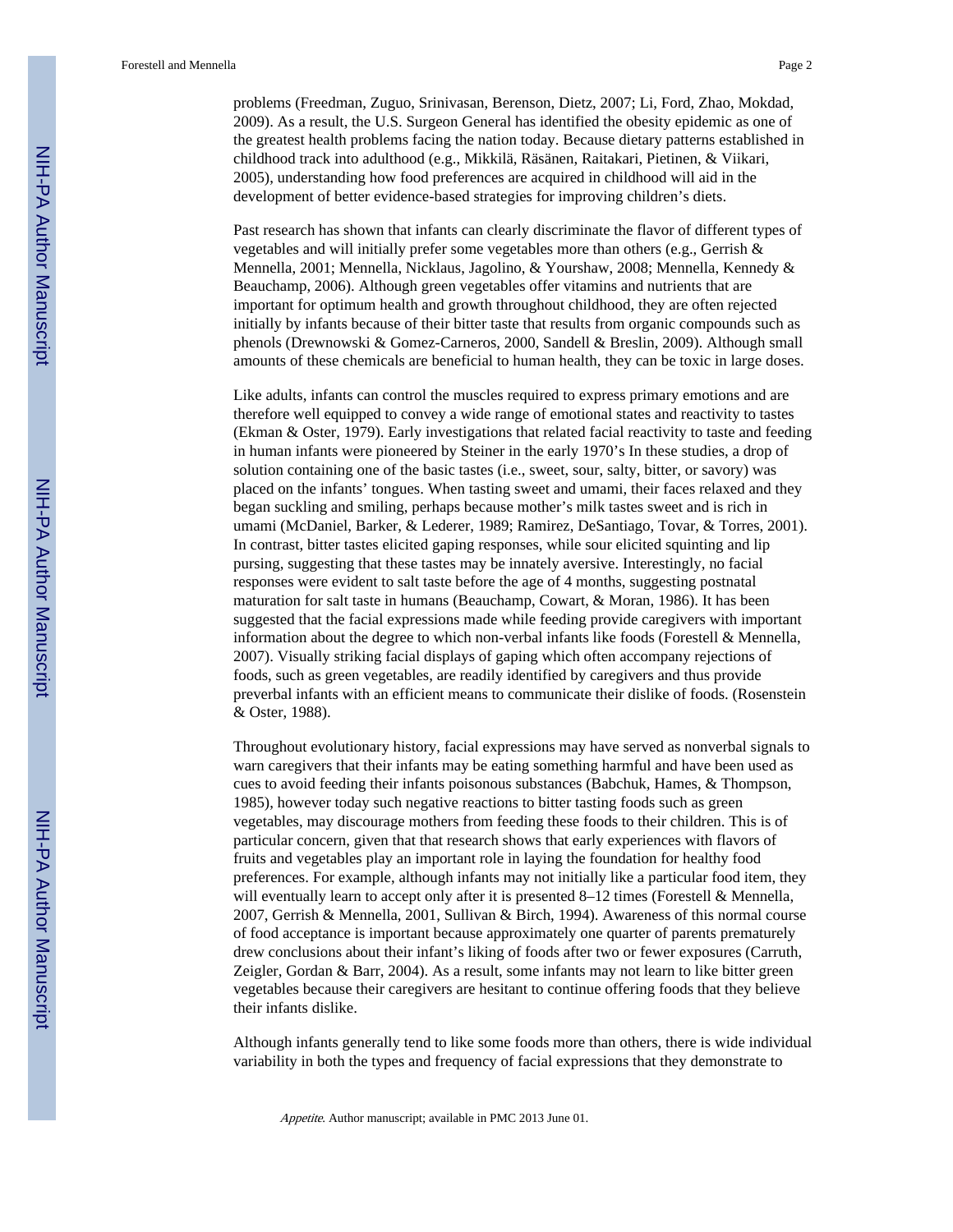foods (Forestell & Mennella, 2007). These individual differences may be, at least in part, a function of the temperamental characteristics of the child. Indeed, temperamental factors have been shown to be related to children's food acceptance. For example, research that has established links between temperament and eating behaviors in 3–8 year-old children have shown that shy and emotional children tend to be less willing to try new foods and exhibit more food avoidant behaviors (Haycraft, Farrow, Meyer, Powell, & Blissett, 2011; Pliner & Loewen, 1997). Infants who are perceived to have difficult or demanding temperaments are more likely to experience feeding difficulties, characterized by colic, and mealtime behaviors such as choking, gagging, emesis, and food refusals, (Feldman, Keren, Gross-Rozvel, & Tyano, 2004, Lindberg, Bohlin, & Hagekull, 1991). Moreover, interactions during feeding have been shown to be related to mothers' judgments of temperament over the long term. Mothers who switched their infants from a milk-based formula to a hydrolysate formula because of colic and intolerance to the former formula were more likely to indicate that their child had behavioral problems several years later (Forsyth & Canny, 1991).

Few studies have assessed infants without feeding problems to determine whether temperamental differences among infants relate to individual differences in food acceptance patterns during a meal and further, whether mothers' perceptions of their infants' temperament biased their judgments of food acceptance. There are two pathways through which this may occur; first, mothers may preferentially attend to those feeding behaviors that fit and conform to their perceptions of their infant's temperament. Second, a mother's perceptions of her infants' temperament may produce expectations that lead to a selffulfilling prophecy; that is, her expectations may induce behavioral reactions in the infant that further confirm her beliefs (Pauli-Pott, Mertesacker, Bade, Haverkock, & Beckmann, 2003).

Therefore the present study aimed to investigate whether temperamental factors are related to measures of infants' acceptance of a green vegetable as well as mothers' judgments of their liking and enjoyment of this food. Specifically we measured infants' facial expressions while feeding, their total intake of the food, and the length of the feed to determine whether these objective measures of acceptance were related to infants' temperament. Secondly, we determined the degree to which mothers' ratings of their infants' enjoyment of the food was related to these objective measures of acceptance as well as dimensions of temperament. Finally, we assessed whether mothers' perceptions of their infants' temperament directly affected their judgments of their infants' enjoyment of the food, or whether the relationship between mothers' assessment of their infants' temperament and their enjoyment of the green vegetable was in fact mediated by the infants' acceptance patterns.

We hypothesized that infants who had easier temperaments (i.e., were less withdrawn and more approaching, exhibited less negative mood, and were more adaptable) would demonstrate more acceptance of green beans, by consuming more, eating longer, and showing fewer faces of distaste, and that their mothers' assessment of these temperamental dimensions would also correlate with their judgments of their infants' enjoyment of the food. Finally, we predicted that mothers' ratings of their infants' enjoyment of the food would primarily be a function of their observations of their infants' food acceptance patterns, and therefore would mediate the relationship between their ratings of their infants' food acceptance and temperament.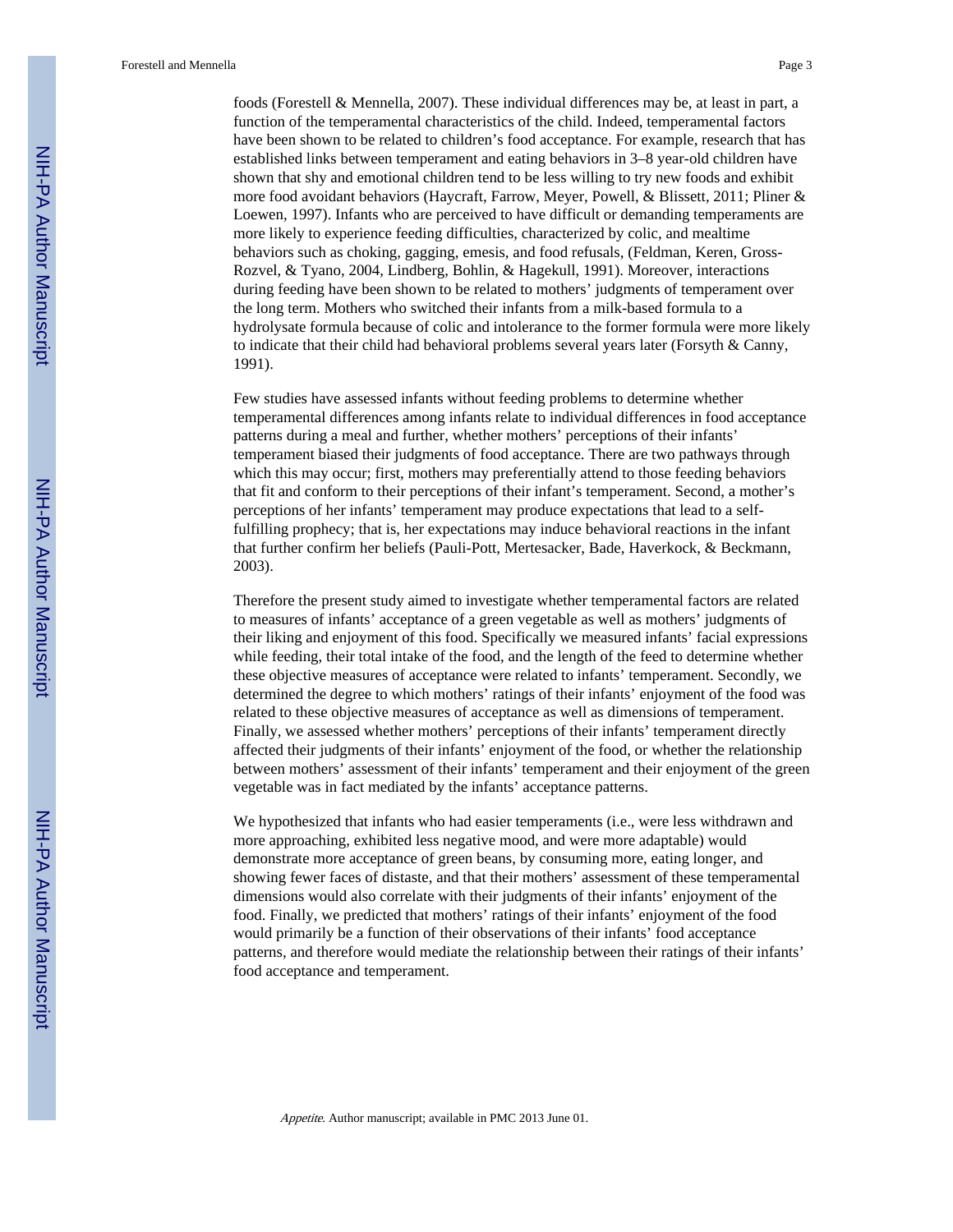#### **Methods**

#### **Participants**

Mothers whose infants had recently started eating solid foods (N=108) between the ages of 4.0 and 9.2 months of age were recruited through advertisements in newspapers, breastfeeding support groups, and the Supplemental Nutrition Program for Women, Infants, and Children in Philadelphia, Pennsylvania. Only healthy infants who were born full-term, and had been eating solid food for at least 2 weeks with no feeding problems qualified for the study. Sixteen of these mother-infant dyads were excluded because the infants' face was partially or fully occluded during the feeding session, thereby preventing video analyses. Thus, the final sample was 92 dyads.

As indicated in Table 1, infants (N=92) were, on average,  $6 \left(\pm 0.1\right)$  months of age, which is the age that the American Dietetic Association recommends introducing solid foods into infants' diets (Duyff, 2006). Their weight-for-age was within one standard deviation of the mean and their racial background was 31.5% Caucasian, 44.6% African American, 2.2% Hispanic, and 21.7% either mixed race or "other." Their mothers were 29 years of age  $(\pm 0.6,$ *C.I.*; 28.2 – 30.6), had an average BMI of 28.3 ( $\pm$ 0.7, *C.I.*; 26.9 – 29.7) and 14.5 years of schooling  $(\pm 0.3, C.I; 13.9 - 15.1)$ .

All mothers were paid for their participation in the study. The Office of Regulatory Affairs at the University of Pennsylvania approved all procedures, and informed consent was obtained from each mother prior to participation in the study.

#### **Measures**

**Food Acceptance Measures—**A range of acceptance measures were collected to determine infants' liking of green beans. Green beans were chosen as the test vegetable to extend previous research that used this vegetable (i.e., Birch & Sullivan, 1998, Forestell & Mennella, 2007). Measures of green been acceptance were intake (g), duration of feeding (min), mean acceptance latencies (s), the frequency of each facial expression of distaste per spoonful offered during the first two minutes of the meal, as determined through video analyses, and maternal ratings. Each of these measures is described below.

The amount of food consumed was determined by weighing each jar before and after each feeding on a Mettler balance (Hightstown, NJ), which was accurate to 1.0 g. All food that spilled onto the tray or bib was placed in the jar before weighing. The length of feeding was determined by recording the amount of time between the first spoon offer and the last spoon in the session. Immediately after each feeding session, the mothers, who were not aware of the hypothesis being tested, rated on a 9-point scale how much they thought their infant liked the food; higher numbers reflected greater liking.

To objectively quantify infants' facial responses we used the Facial Action Coding System (FACS; Ekman & Friesen, 1978). This anatomically-based tool describes how the contraction of each facial muscle, individually or in combination with other muscles changes the appearance of the face through the use of a basic measurement called Action Units (AUs). By identifying facial movements that are associated with distaste, researchers have gleaned important information about infants' liking of foods. For example, FACS has been used to quantify infants' facial responses to basic tastes (Rosenstein & Oster, 1988) and odors (Soussignan, Schaal, Marlier, & Jiang, 1997), formula (Mennella, Griffin, & Beauchamp, 2004), cereal (Mennella, Forestell, Morgan & Beauchamp, 2009), and fruits and vegetables (Forestell & Mennella, 2007).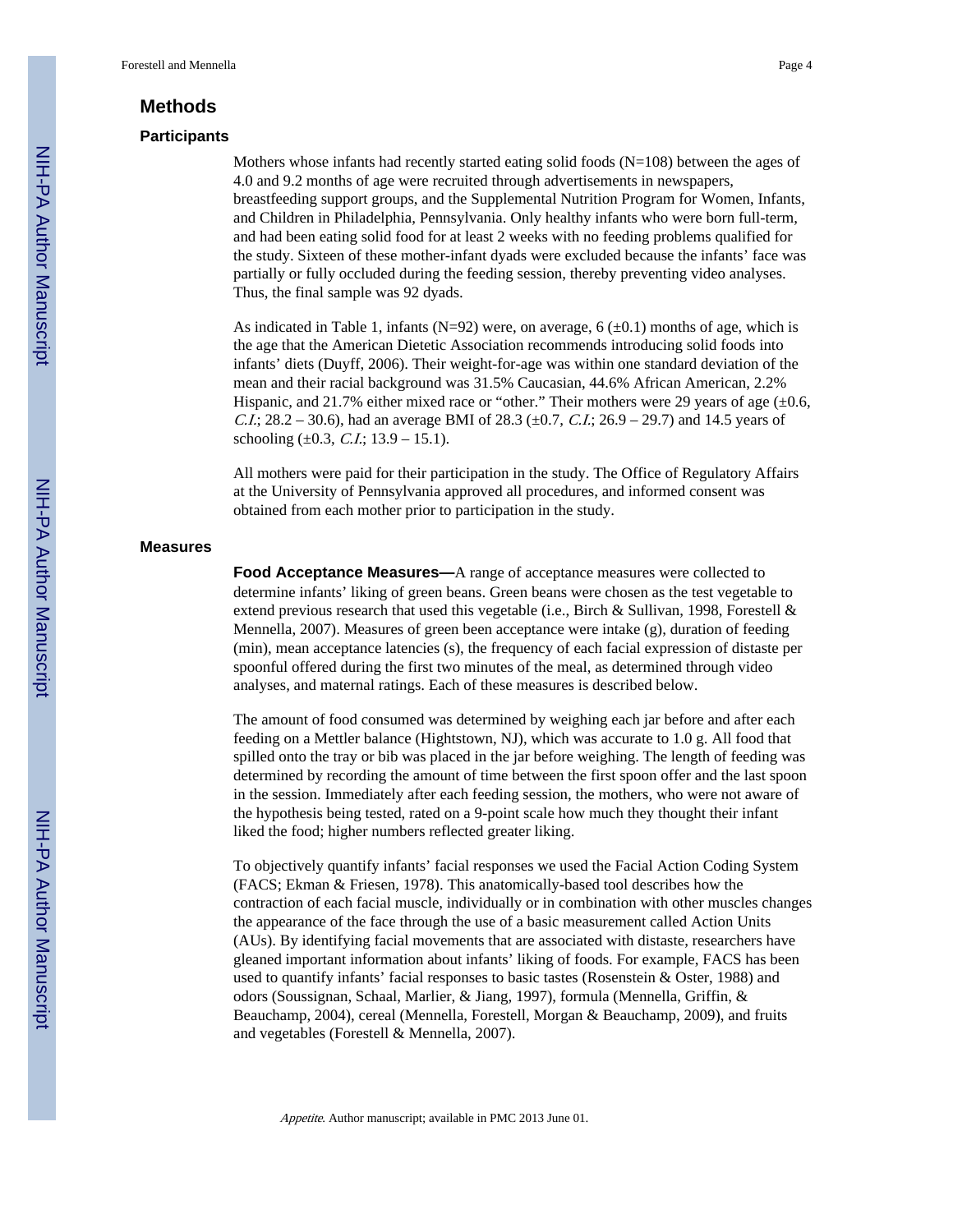Orofacial responses were quantified by a trained rater, who was certified in Facial Action Coding System (FACS; Ekman, Friesen, & Hagar, 2002) and was unaware of the identity of the infants, using a frame-by-frame analysis by means of Observer™ (Noldus Information Technology, Heerlen, Netherlands). Consistent with previous studies in this area (e.g., Soussignan et al, 1997, Forestell & Mennella, 2007) scoring was limited to the first two minutes of the session to ensure that infants' facial expressions were not influenced by satiety. Facial responses at the beginning of feeding are thought to be reflective of hedonic responses in animals (Berridge, 1996) and pre-verbal human infants (Mennella, Jagnow, & Beauchamp, 2001; Rosenstein & Oster 1988; Soussignan et al., 1997; Steiner, Glaser, Hawilo, & Berridge, 2001). Because facial expressions of distaste have been shown to be more discriminating than facial expressions of liking (e.g., smiling) in gauging infants' hedonic responsiveness (Forestell & Mennella, 2007; Mennella et al., 2001; Mennella et al., 2009), we analyzed the frequency of the following facial responses for each spoon of food offered, each of which are prototypical of distaste: inner brow raises (AU 1), brow lowerers  $(AU 4)$ , squinting  $(AU 6 + AU 7)$ , nose wrinkling  $(AU 9)$ , upper lip raising  $(AU 10)$ , and gaping (AU 26/27). For all of the analyses, each AU was considered separately. We also analyzed the amount of time the infants spent crying and not eating during the first two minutes of feeding. A second observer scored the number of spoon offers and the frequency of each of the facial expressions for 30 of the feeding sessions. The mean Pearson productmoment coefficient between the two raters' scores was 0.85, signifying good reliability between the raters.

**Measurement of Feeding History—**Mothers were interviewed about the feeding history of their child (e.g., whether or not they breastfed, for how long, and when they introduced and how often they fed various solid foods, including green beans) as well as aspects of their own eating habits, such as the frequency with which they ate various vegetables.

**Infant Temperament Measure—**All but two of the mothers completed the Infant Temperament Scale (Carey & McDevitt, 1978) at their leisure and returned it within one week of the testing session. Each of the 95 questions on the scale use a 6-point rating scale (ranging from "almost never" to "almost always") to measure mothers' perception of the frequency with which the infant displayed specific behaviors. Each of the temperament dimensions (with sample questions) are as follows: activity (e.g., The infant plays actively with parents - much movement of arms, legs, body), rhythmicity (e.g., The infant gets sleepy at about the same time each evening), approach/withdrawal (e.g., For the first few minutes in a new place or situation (new store or home) the infant is fretful), adaptability (e.g., The infant accepts his/her bath at any time of the day without resisting it), mood (e.g., The infant is fussy on waking up and going to sleep), persistence (e.g., The infant keeps trying to get a desired toy, which is out of reach, for two minutes or more), and distractibility (e.g., The infant stops play and watches when someone walks by). This questionnaire has been shown to have good internal consistency and test-retest reliability (Cary & McDevitt, 1978).

#### **Procedures**

Testing occurred in a well-ventilated comfortable room that was specifically designed for sensory testing. At the time of day the infants were typically fed a meal of puréed foods, we video-recorded them while their mother fed them commercially available Stage 2 puréed green beans (Gerber Products Company, Fremont, MI). The video camera was placed 1.5 meters in front of the highchair, and the camera lens was zoomed so that the video image contained the entire face of the infant as well as the backrest of the highchair. Mothers were instructed to offer each spoonful of food by placing the food in front of the child's mouth until the child voluntarily accepted. To not distract infants and mothers, the experimenter sat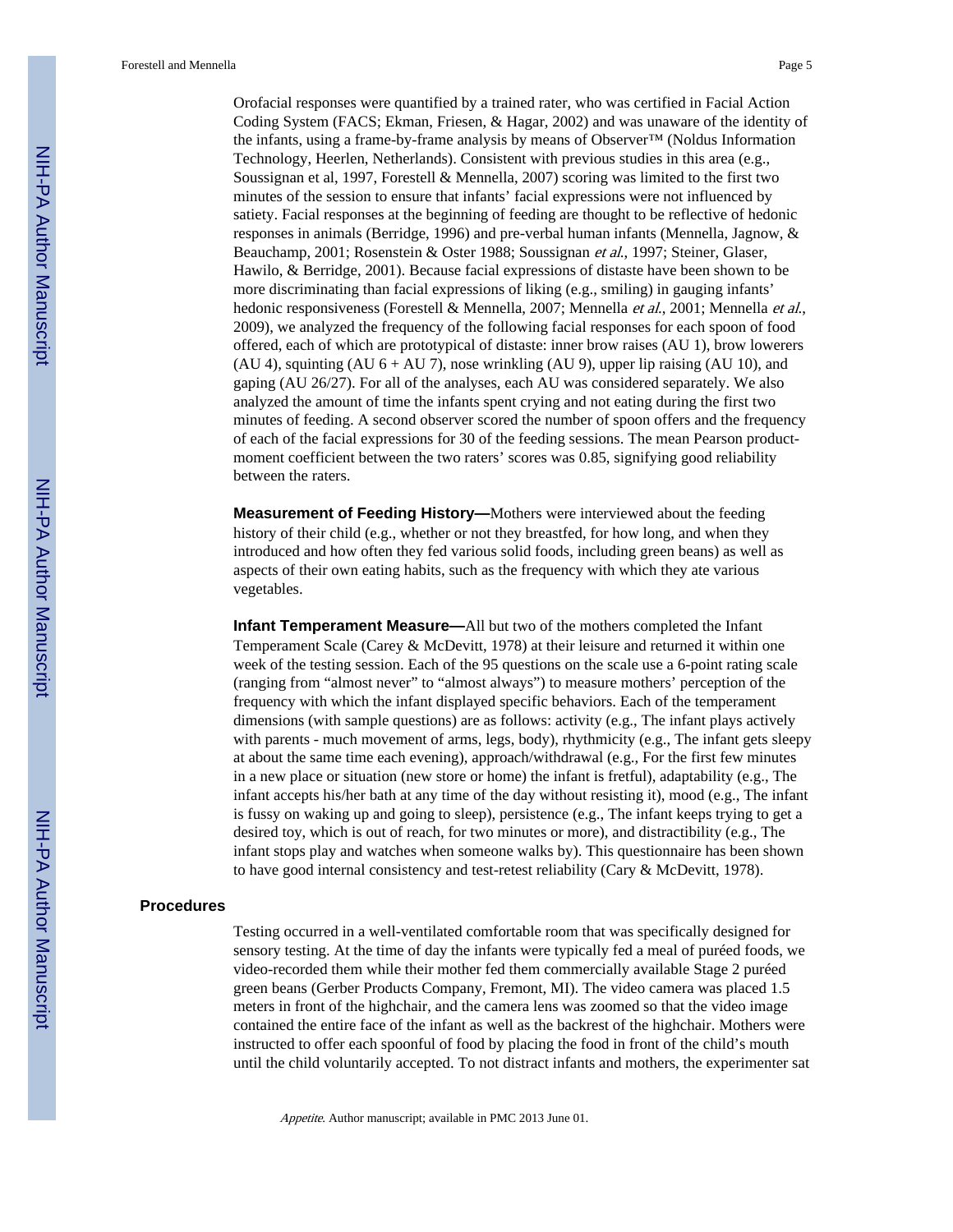out of the view of the dyad and observed the session on a television monitor. Feeding ended when the infants rejected at least three consecutive spoon offers. In this manner, infants determined the pacing and duration of the feeding session and how much they consumed. Two jars of food were available to each infant ( $\sim$  226 grams). Only 15% ( $n=16$ ) of the infants finished the first jar and none finished the second jar of food. The methodologies used were developed and validated to evaluate infants' hedonic responses independently of the caregiver and experimenter (Gerrish & Mennella, 2001; Mennella & Beauchamp, 1997).

To ensure that the infants' facial expressions during the feeding were a reflection of their hedonic responses to the food rather than imitation of the mother's facial expressions (Meltzoff & Moore, 1983), mothers wore a face mask that covered the mouth and nose throughout the feeding session. To accustom infants to these procedures, each mother was sent a bib, spoon, and mask to use while feeding her infant at home for three days before the test session. Mothers also refrained from talking while feeding the infant during the test to eliminate any influence of verbal responses on the infants' facial expressions or acceptance of the food (Gunnar & Stone, 1984; Hornik, Risenhoover, & Gunnar, 1987). Analyses of the videotapes revealed that all of the mothers complied.

We asked mothers not to feed their infants for 1–2 hours before their appointment so that they would be tested approximately 0.5–1 hour before their next scheduled feeding. This was done to ensure that intake and facial responses during the test session were not affected by extreme hunger or satiation (Berridge, 1991), but rather reflected infants' hedonic responses to the food. Analyses of the mothers' feeding logs indicated that on average infants were last fed 3.0 h  $(\pm 0.2)$  before the beginning of the test meal.

#### **Results**

#### **Participant Characteristics**

All infants (N=92) had been eating cereal for a mean of  $2.2 \pm 0.1$  months at the time of the study. Over half of the infants (i.e., 57%) had been introduced to vegetables, and 32% of the infants were eating green beans prior to study participation (see Table 1), though none had been exposed to green beans more than 10 times  $(9.5 \pm 2.4$  times). Forty-three  $(47%)$  of the infants had been breastfed exclusively (i.e., never fed formula) for at least the first two months of life, 26 (28%) were formula fed and had fewer than seven days of experience with breastfeeding, and 23 infants (25%) had been both breastfed and formula fed. At the time of the study, 45 infants (49%) were still receiving breast milk (40 of these infants were exclusively breastfed) on a regular basis, and the remaining infants were still feeding formula. Infants who were breastfeeding did not significantly differ from formula-fed infants in mean age, weight-for-age percentile, or age at which they were introduced to vegetables.

#### **Determinants of Infants' Acceptance of Green Beans**

Analyses of infants' consumption of the green beans indicated that they consumed approximately 55 grams of green beans during the test meal (see Table 2). There were no differences in the amount of green beans consumed nor in the frequency of facial responses (all  $ps > 0.30$ ) expressed between breastfed and formula-fed infants in the current study. Because previous research has demonstrated that the flavors of mothers' diets are transmitted through their breast milk (Mennella, 2007) and as a result, breastfed infants more readily accept foods that their mothers frequently consume (e.g., Forestell & Mennella, 2007; Mennella et al., 2001, Sullivan & Birch, 1994), we additionally analyzed mothers' consumption of vegetables. These analyses indicated that breastfeeding and formula feeding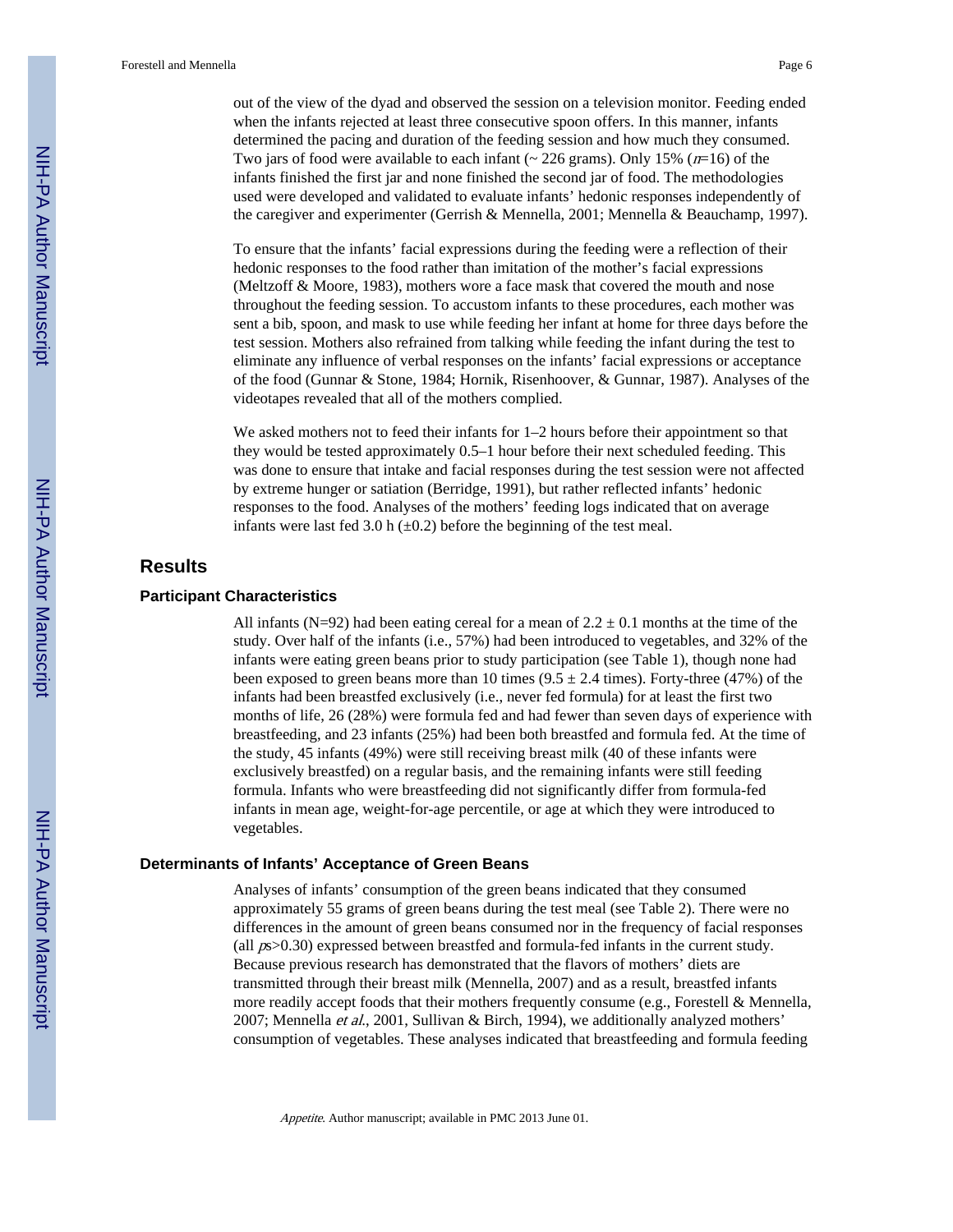Forestell and Mennella Page 7

mothers consumed, on average, 14 vegetables per week; only four of which were green vegetables.

Because infants who had previously been introduced to vegetables were less likely to gape (35% vs. 17%;  $\chi^2(1) = 3.8$ ,  $p = 0.05$ ,  $\varphi = 0.2$ ) and spent less time crying (8.4  $\pm$  3.8 s vs. 1.5  $\pm$  0.6 s,  $F(1, 90) = 4.0$ ,  $p < 0.05$ ,  $\eta^2 = 0.04$ ) while eating the green beans, we controlled for past exposure to vegetables using partial correlation analyses. These analyses revealed that infants who scored higher on the approach dimension on the temperament scale ate significantly more food ( $r(90) = 0.26$ ,  $p < 0.02$ ), for a longer time ( $r(90) = 0.26$ ,  $p < 0.02$ ), and expressed fewer lip raises ( $r(89) = 0.24$ ,  $p < 0.03$ ), and nose wrinkles ( $r(89) = 0.23$ ,  $p <$ 0.04) during the feeding session.

#### **Mothers' Perceptions of Infants' Liking**

Maternal ratings of infants' enjoyment of the food were not related to characteristics of the mother (i.e., socioeconomic status, BMI, or their consumption of green vegetables) or the infants' past feeding history. However, their ratings were lower for infants who displayed more brow lowerers  $(r(90) = -0.3, p < 0.01)$ , squints  $(r(90) = -0.4, p < 0.001)$ , and nose wrinkles  $(r(90) = -0.3, p < 0.02)$  per spoon offer over the first two minutes of feeding, ate less food ( $r(91) = 0.4$ ,  $p < 0.001$ ) for a shorter period of time ( $r(91) = 0.5$ ,  $p < 0.001$ ), and were lower in approach temperament  $(r(91) = 0.28, p < 0.01)$ .

#### **Acceptance as a Mediator of the Relationship between Approach/Withdrawal Dimension of Temperament and Mothers' Perceptions of Liking**

To determine whether infants' temperament was directly associated with mothers' ratings of the infants' enjoyment of the food, or whether this was an indirect relationship that was mediated by infants' acceptance behaviors during feeding, mediation analyses were conducted following Baron & Kenny (1986). These analyses involve meeting the following four criteria: 1) the temperament subscales (predictor) and children's acceptance (mediator) as measured by facial expressions, consumption, and time spent eating, should be associated, 2) the mediator and criterion variables (i.e., mothers' ratings) should be associated, 3) the predictor should be associated with the criterion, and 4) the association between the predictor and criterion decreases when the mediator is controlled.

Accordingly, we examined the associations among each of the temperament subscales, the children's acceptance measures, and mothers' ratings. As reported above, only the approach/ withdrawal dimension of the Infant Temperament Scale correlated significantly with mother's ratings. This dimension also correlated with the mediator variable (i.e., time spent eating,  $r = -0.26$ ,  $p < 0.01$ ). Therefore, only approach dimension, time spent eating, and mothers' ratings were included in the mediation analyses. To determine whether time spent eating mediated the relationship between children's approach/withdrawal and mothers' ratings, infants' acceptance measures were regressed with approach/withdrawal on mothers' ratings. These analyses revealed a significant effect of time spent eating on mothers' ratings  $(t(88)) = 4.7$ ,  $p < 0.001$ ) when approach/withdrawal was controlled. However, the association between approach/withdrawal and mother's ratings failed to reach significance ( $t(88) = 1.7$ ,  $p > 0.09$ ) when time spent eating was controlled. This was further supported by a bootstrap analyses (Preacher & Hayes, 2004) which indicated with 95% confidence that the indirect effect was estimated to lie between −0.70 and −0.10. Because zero is not in the 95% confidence interval, we concluded that the relationship between mothers' ratings and approach/withdrawal was mediated by the amount of time infants spent eating.

To determine whether additional acceptance cues influenced mothers' ratings of their infants' enjoyment of the foods, a linear regression analysis was conducted which included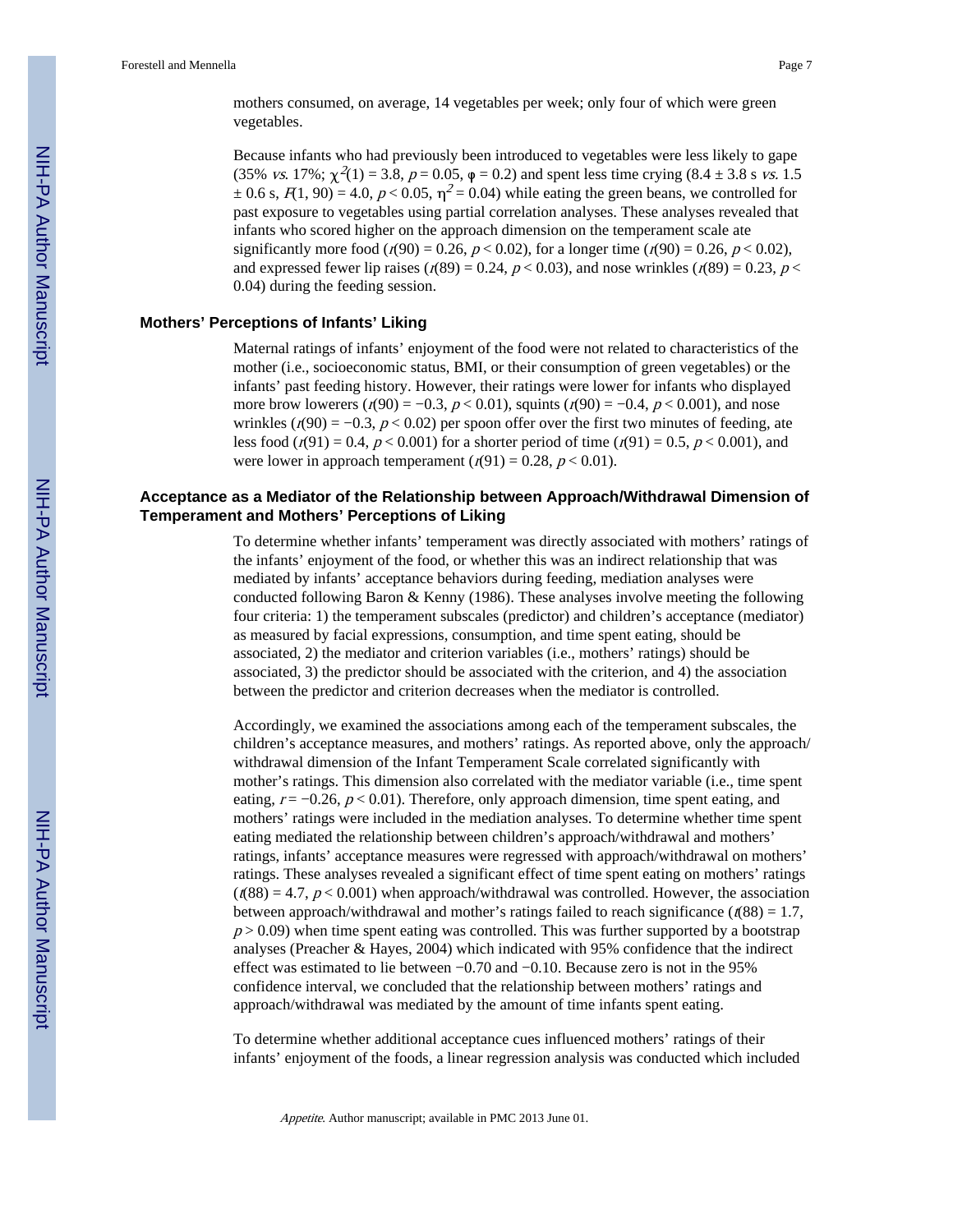### **Discussion**

The goal of the present study was to elucidate whether dimensions of temperament are related to infants' acceptance, as determined by the infants' facial reactivity and intake of a green vegetable and their mothers' judgments of their liking of this food. Consistent with previous research (Forestell & Mennella, 2007; Mennella et al, 2009), we found that there was a great deal of individual variation in the infants' acceptance of a green vegetable. This variation was related to (1) infants' food exposure; those who had been eating vegetables over the previous weeks displayed fewer facial expressions of distaste and (2) their temperament; children who were more approaching ate more of the green beans for a longer time and showed fewer facial expressions of distaste. We also found that mothers were sensitive to certain facial behaviors expressed during feeding, which affected their judgments of their infants' liking of the food.

With respect to past feeding experiences, research has shown that breastfed infants whose mothers' diets included particular foods were more accepting than formula-fed infants (Forestell & Mennella, 2007). The present study found no difference between breastfed and formula-fed infants in green bean acceptance. This was likely due to the infrequent consumption of green vegetables by the lactating mothers in the present study and the lack of the flavors of vegetables in breast milk (Mennella, 2007; Mennella et al., 2001). However, consistent with previous research (Mennella, Nicklaus, Jagolino, & Yourshaw, 2008), green bean acceptance was related to previous vegetables exposure.

This study is the first to report that the temperamental dimension of approach/withdrawal is related to infants' acceptance of foods. Those infants who were rated higher on approach by their mothers ate more food for a longer time and exhibited fewer faces of distaste. These findings are consistent with previous work that has shown that older children who score low on approach tend to withdraw from unfamiliar stimuli, are more fearful, shy, and timid, and are more neophobic with respect to food (Pliner & Loewen, 1997). Therefore parents of children who are withdrawn and less approaching should be aware that their children may be less accepting of certain foods than other children. Future research which assesses how temperament interacts with early feeding experience to affect subsequent food acceptance will improve our understanding of individual differences in the development of food acceptance patterns in children.

We found that maternal ratings of infants' approach/withdrawal were also correlated with mothers' judgments of infants' liking of the food. However this relationship was mediated by the length of time spent eating. Thus, whether infants were high on approach or withdrawn did not directly affect how much their mothers thought they enjoyed the food. Although, it is possible that the infants' responses to vegetables during past feedings affected maternal judgments, the degree to which maternal judgments are based on past rather than on current responses to a food is an area of research with important implications. For example, mothers who remember infants' negative responses during prior feedings may not notice improvements in the acceptance of the food over time (e.g., increased consumption, fewer negative facial expressions).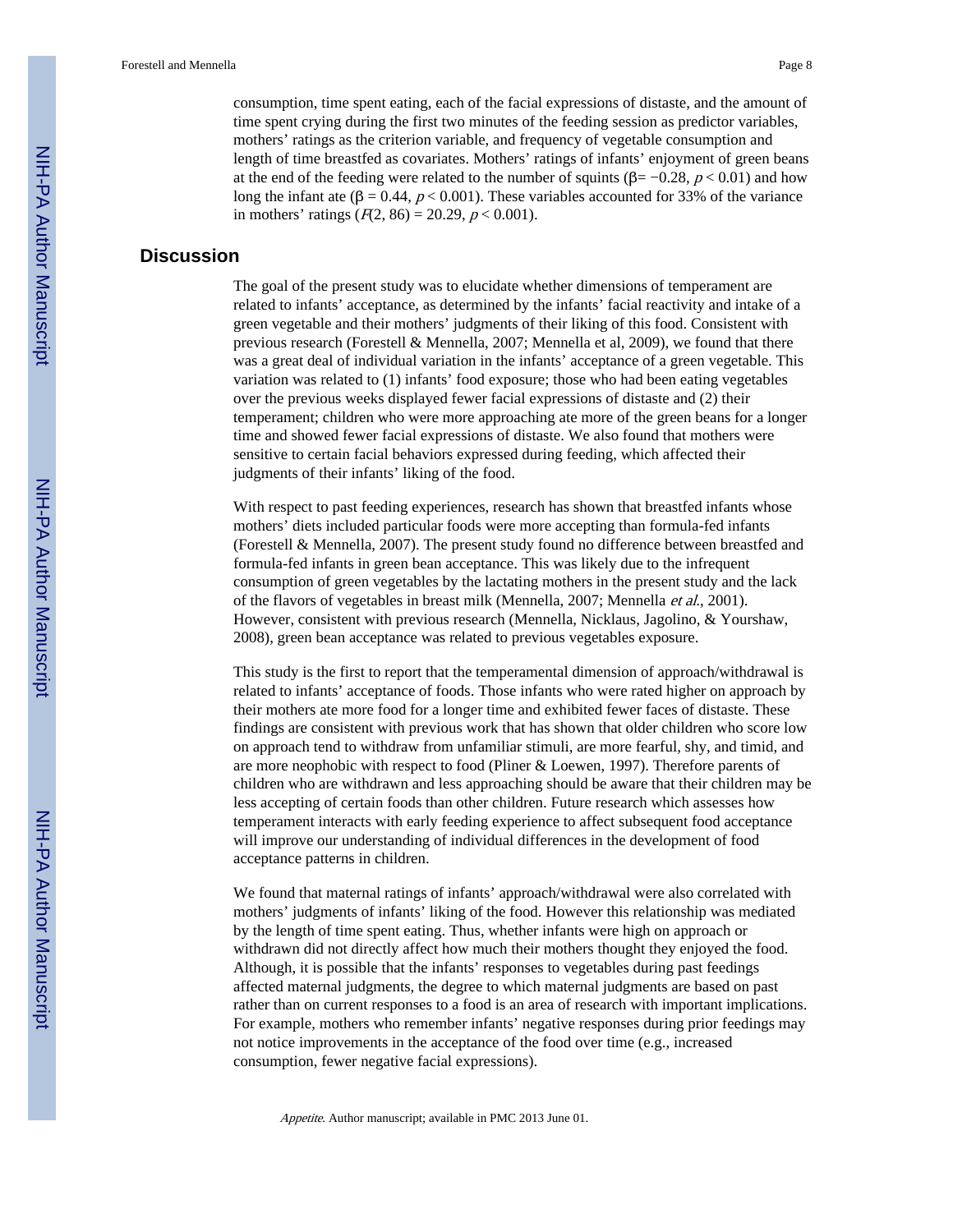Forestell and Mennella Page 9

Although the number of squints infants displayed while feeding did not mediate the relationship between the infants' temperament and the maternal ratings of enjoyment, we believe that mothers may have considered this facial response when rating their infants' enjoyment. This contention is supported by our regression analyses which suggest that in combination with the length of the meal, squints predicted 33% of the variance in mothers' ratings. However, the present study revealed that while the number of squints that infants displayed during the first two minutes of a feeding significantly predicted how much food infants would ultimately consume, squints did not account for a large proportion of the variance in intake. These findings, combined with previous research (e.g., Forestell & Mennella, 2007), suggest that mothers should focus on infants' willingness to continue eating a food. Following repeated exposure, distaste expressions will decrease as intake increases (see also Mennella, Jagnow, & Beauchamp, 2001).

The present study used methodology specifically designed to objectively measure the infants' behavioral responses to a food. For example, the feeding situation was infant-led such that infants determined the pace, duration, and the amount consumed during the meal. Because infants were familiarized with their mothers wearing a mask during feeding, we could be confident to conclude that the infants' facial responses revealed their reactivity to the flavor of green beans rather than merely an imitation of their mother's facial reactivity (Melzoff  $&$  Moore, 1983). As a result, we can conclude that the infants' hedonic responses during the beginning of the meal predicted their overall intake and maternal perceptions. Although this manipulation may be construed as a limitation because it does not reflect the daily feeding environment experienced by the child, we caution that testing procedures that allow mothers to freely interact and display emotional expressions while feeding are potentially biased. First, because infants are sensitive to and mimic the facial expressions of their mothers (Gunnar & Stone, 1984), their facial expressions to the foods are skewed. Second, testing procedures that allow mothers to determine when to end the feeding session do not provide a measurement of infants' food acceptance because some mothers (e.g., those concerned about their own and their infant's eating and weight) may either under- or overfeed their infants by not attending to the satiation cues displayed by their infants (e.g., Blissett, Meyer, & Haycraft, 2006; Crow, Fawcett, & Wright, 1980, Li, Fein, & Grummer-Strawn, 2010). Due to the rigorous testing methods employed herein which controlled for these variables, this study provides an important first step in understanding how mothers interpret their infants' behavioral cues during feeding.

Future research that measures not only facial reactivity but also a wider range of nonverbal responses, and how long the infant displays these responses during the entire feed would provide further insight into the important questions addressed in the current study as well as insights into factors mediating infant satiety and satiation. Research is also needed to investigate whether mothers' emotional responses during feeding bias their infants' responses to foods. Such investigations that assess mothers' facial expressions, or lack thereof, during feeding and how they impact infant behavior and food acceptance will require the mothers' emotional responses to be controlled, objectively quantified, and analyzed in addition to those of their infants. These studies will provide important information about parent-child feeding interactions, and how parents' attitudes and feeding styles affect infants' acceptance of foods.

#### **Conclusions**

Feeding interactions are considered to be one of the most important domains of the motherinfant relationship during the first year because they influence the development of various socio-emotional capacities, such as self-regulation and social control (Speltz, Goodell, Endriga, & Clarren, 1994). In addition, these early feeding experiences establish later patterns of flavor preferences and food choices that affect children's health and growth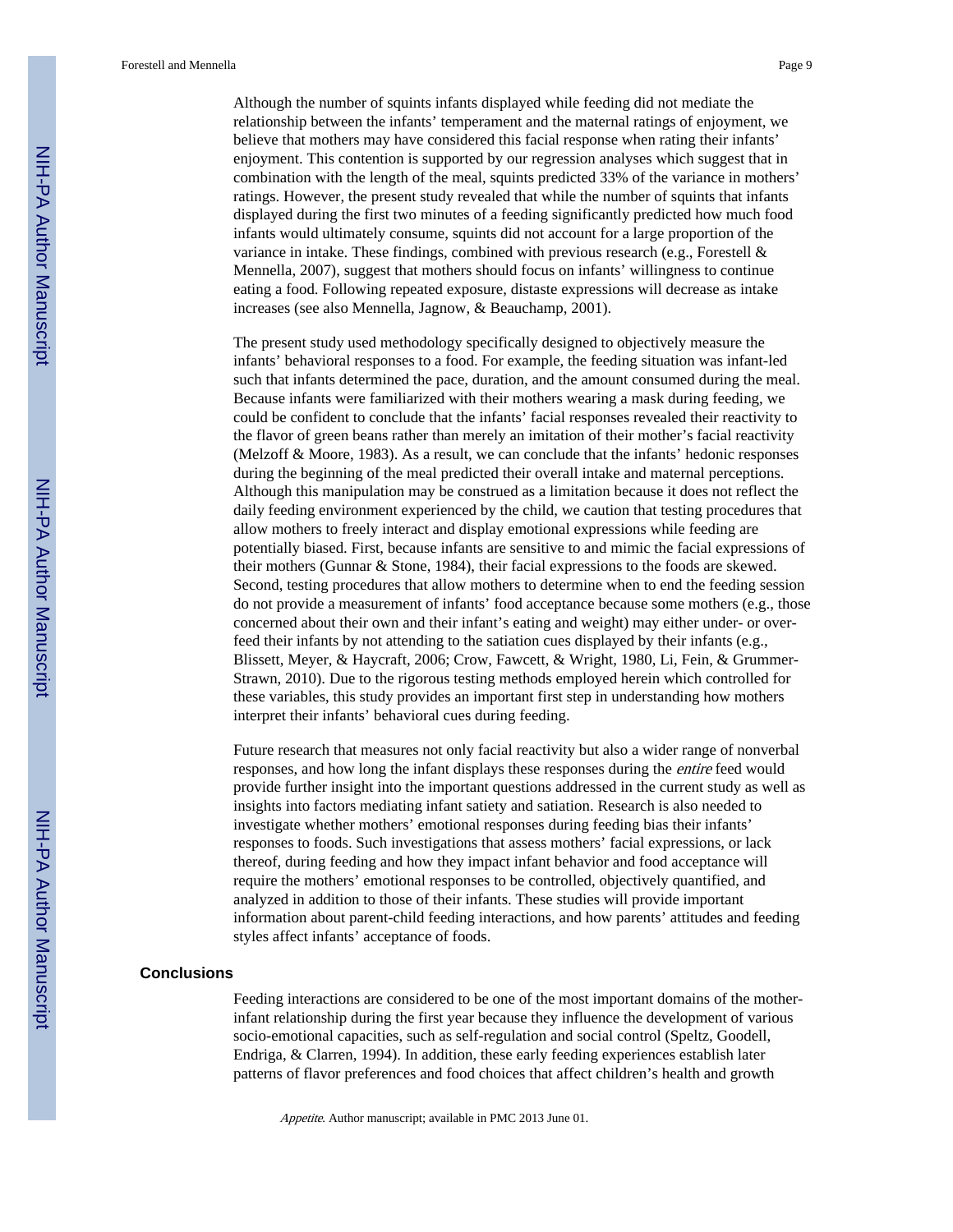patterns. Thus, it is important to understand which factors influence parents' decisions to continue to provide their infants with opportunities to taste healthful foods such as green vegetables, which infants may not initially like.

Facial expressions made by infants during feeding provides caregivers with important information about whether the child is content or distressed or whether they like or reject the taste of a food (Forestell & Mennella, 2007), a basic biological commodity. Given the evolutionary significance of facial responses in response to tastes, it is not surprising that mothers focus on facial displays, such as squints, as a signal of how much their infant likes a food. However, findings from the present study suggest that they should focus on their infants' willingness to continue feeding and provide infants with multiple opportunities to taste the food. Previous findings (Forestell & Mennella, 2007) have indicated that over repeated exposures, facial expressions will eventually become less negative, although they may take longer to change than intake. By encouraging parents to repeatedly offer healthful foods, despite their perception that their infants dislike some of these foods, they are setting the stage for healthful eating patterns that will be carried into adulthood. Such an approach could have profound implications for improving eating habits in children thereby improving nutrition and reducing obesity.

- **1.** We investigated the relationship between infants' temperament and food acceptance.
- **2.** Infants high in approach temperament were more accepting of a green vegetable.
- **3.** Mothers' ratings of these infants' enjoyment of the vegetable was also higher.
- **4.** However mothers' ratings of enjoyment were not directly affected by temperament.
- **5.** Ratings were affected bythe number of squints and the length of the feeding.

#### **Acknowledgments**

#### **Grant Support:**

This study was supported by Award Number R01HD37119 from the Eunice Kennedy Shriver National Institute of Child Health and Human Development.

#### **References**

Altman, DG. Practical Statistics for Medical Research. London: Chapman and Hall; 1991.

- Babchuk WA, Hames RB, Thompson RA. Sex differences in the recognition of infant facial expressions of emotion: The primary caretaker hypothesis. Ethology and Sociobiology. 1985; 6(2): 89–101.
- Baron RM, Kenny DA. The Moderator-Mediator Variable Distinction in Social Psychological Research: Conceptual, Strategic, and Statistical Considerations. Journal of Personality and Social Psychology. 1986; 51:1173–1182. [PubMed: 3806354]
- Beauchamp GK, Cowart BJ, Moran M. Developmental changes in salt acceptability in human infants. Developmental Psychobiology. 1986; 19(1):17–25. [PubMed: 3699249]
- Berridge KC. Modulation of taste affect by hunger, caloric satiety, and sensory-specific satiety in the rat. Appetite. 1991; 16:103–120. [PubMed: 2064389]
- Berridge KC. Food reward: brain substrates of wanting and liking. Neuroscience and Biobehavioral Reviews. 1996; 20:1–25. [PubMed: 8622814]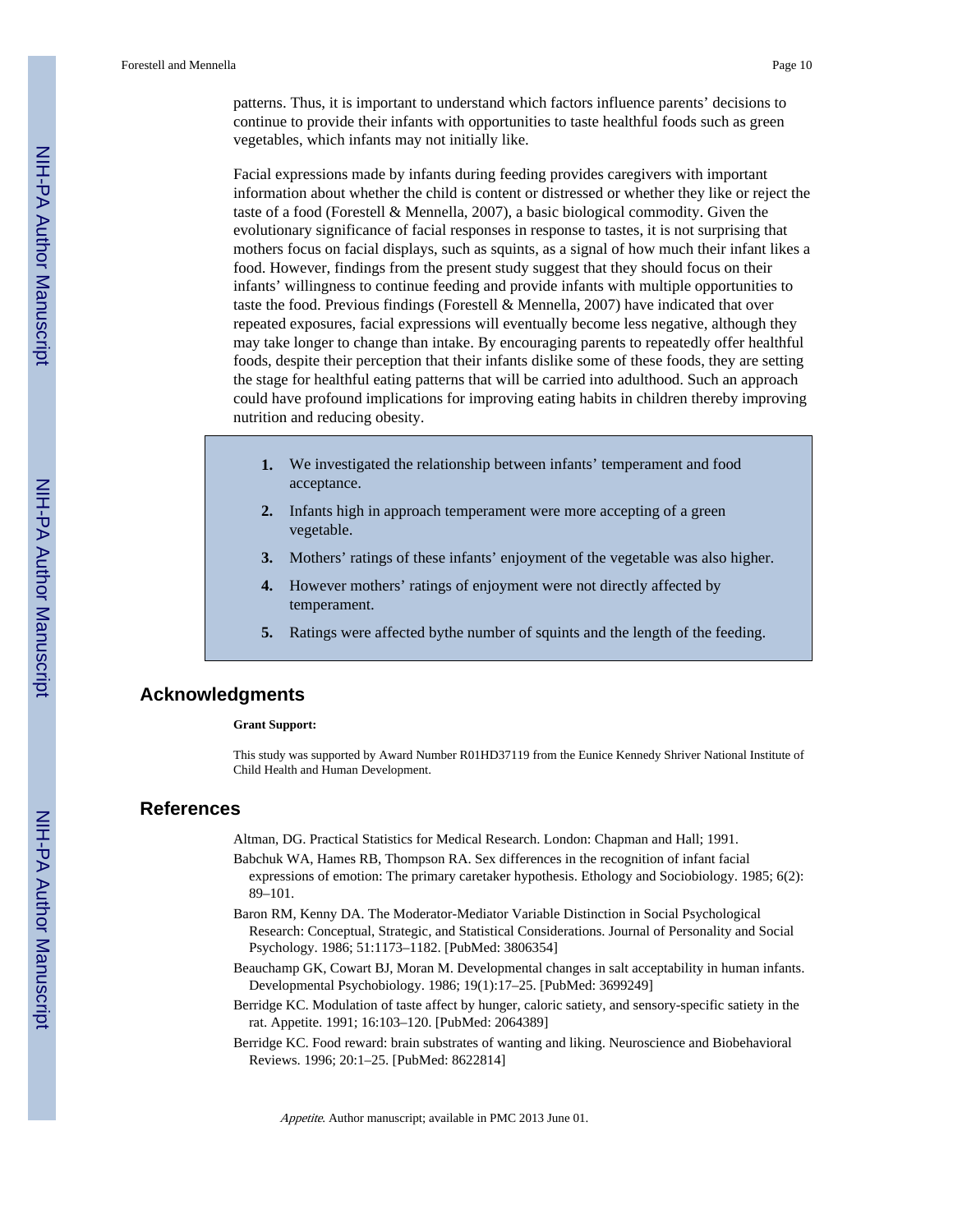- Blissett J, Meyer C, Haycraft E. Maternal and paternal controlling feeding practices with male and female children. Appetite. 2006; 47:212–219. [PubMed: 16735080]
- Carey WB, McDevitt SC. Revision of the Infant Temperament Questionnaire. Pediatrics. 1978; 61:735–739. [PubMed: 662513]
- Carruth BR, Ziegler P, Gordon A, Barr SI. Prevalence of picky eaters among infants and toddlers and their caregiver's decisions about offering a Food. Journal of the American Dietetic Association. 2004; 104:S57–S64. [PubMed: 14702019]
- Crow RA, Fawcett JN, Wright P. Maternal behavior during breast- and bottle-feeding. Journal of Behavioral Medicine. 1980; 3:259–277. [PubMed: 7441727]
- Drewnowski A, Gomez-Carneros C. Bitter taste, phytonutrients, and the consumer: A review. American Journal of Clinical Nutrition. 2000; 72(6):1424–1435. [PubMed: 11101467]
- Duyff, RL. American Dietetic Association Complete Food and Nutrition Guide. New Jersey: JohnWiley & Sons, Inc.; 2006. p. 388-389.
- Ekman, P.; Friesen, WV. Facial action coding system: A technique for the measurement of facial movement. Palo Alto, CA: Consulting Psychologists Press; 1978.
- Ekman P, Oster H. Facial expressions of emotions. Annual Review of Psychology. 1979; 30:527–554.
- Ekman, P.; Friesen, WV.; Hagar, JC. Facial Action Coding System on CD-ROM. Salt Lake City, UT: Network Information Research; 2002.
- Esposito L, Fisher JO, Mennella JA, Hoelscher DM, Huang TT. Developmental perspectives on nutrition and obesity from gestation to adolescence. Preventing Chronic Disease. 2009; 6(3) http:// www.cdc.gov/ped/issues/2009/jul/09\_0014.htm.
- Feldman R, Keren M, Gross-Rozvel O, Tyano S. Mother–Child Touch Patterns in Infant Feeding Disorders: Relation to Maternal, Child, and Environmental Factors. Journal of the American Academy of Child & Adolescent Psychiatry. 2004; 43(9):1089–1097. [PubMed: 15322412]
- Forestell CA, Mennella JA. Early determinants of fruit and vegetable acceptance. Pediatrics. 2007; 120:1247–1254. [PubMed: 18055673]
- Forsyth BWC, Canny PF. Perceptions of vulnerability 3½ years after problems of feeding and crying behavior in early infancy. Pediatrics. 1991; 88(4):757–763. [PubMed: 1896279]
- Freedman DS, Zuguo M, Srinivasan SR, Berenson GS, Dietz WH. Cardiovascular risk factors and excess adiposity among overweight children and adolescents: the Bogalusa Heart Study. Journal of Pediatrics. 2007; 150(1):12–17. [PubMed: 17188605]
- Gerrish CJ, Mennella JA. Flavor variety enhances food acceptance in formula-fed infants. American Journal of Clinical Nutrition. 2001; 73:1080–1085. [PubMed: 11382663]
- Glendinning JI. Is the bitter rejection response always adaptive? Physiology & Behavior. 1994; 56(6): 1217–1227. [PubMed: 7878094]
- Gunnar MR, Stone C. The effects of positive maternal affect on infant response to pleasant, ambiguous, and fear-provoking toys. Child Development. 1984; 55:1231–1236.
- Hornik R, Risenhoover N, Gunnar M. The effects of maternal positive, neutral, and negative affective communications on infant responses to new toys. Child Development. 1987; 58(4):937–944.
- Landis JR, Koch GG. The measurement of observer agreement for categorical data. Biometrics. 1977; 33(1):159–174. [PubMed: 843571]
- Li R, Fein SB, Grummer-Strawn LM. Do infants fed from bottles lack self-regulation of milk intake compared with directly breastfed infants? Pediatrics. 2010; 125:e1386–e1393. [PubMed: 20457676]
- Li C, Ford ES, Zhao G, Mokdad AH. Prevalence of pre-diabetes and its association with clustering of cardiometabolic risk factors and hyperinsulinemia among US adolescents: NHANES 2005–2006. Diabetes Care. 2009; 32:342–347. [PubMed: 18957533]
- Lindberg L, Bohlin G, Hagekull B. Early feeding problems in a normal population. International Journal of Eating Disorders. 1991; 4:395–405.
- McDaniel MR, Barker E, Lederer CL. Sensory characterization of human milk. Journal of Dairy Science. 1989; 72:1149–1158. [PubMed: 2745823]
- Meltzoff AN, Moore MK. Newborn infants imitate facial gestures. Child Development. 1983; 54(3): 702–709. [PubMed: 6851717]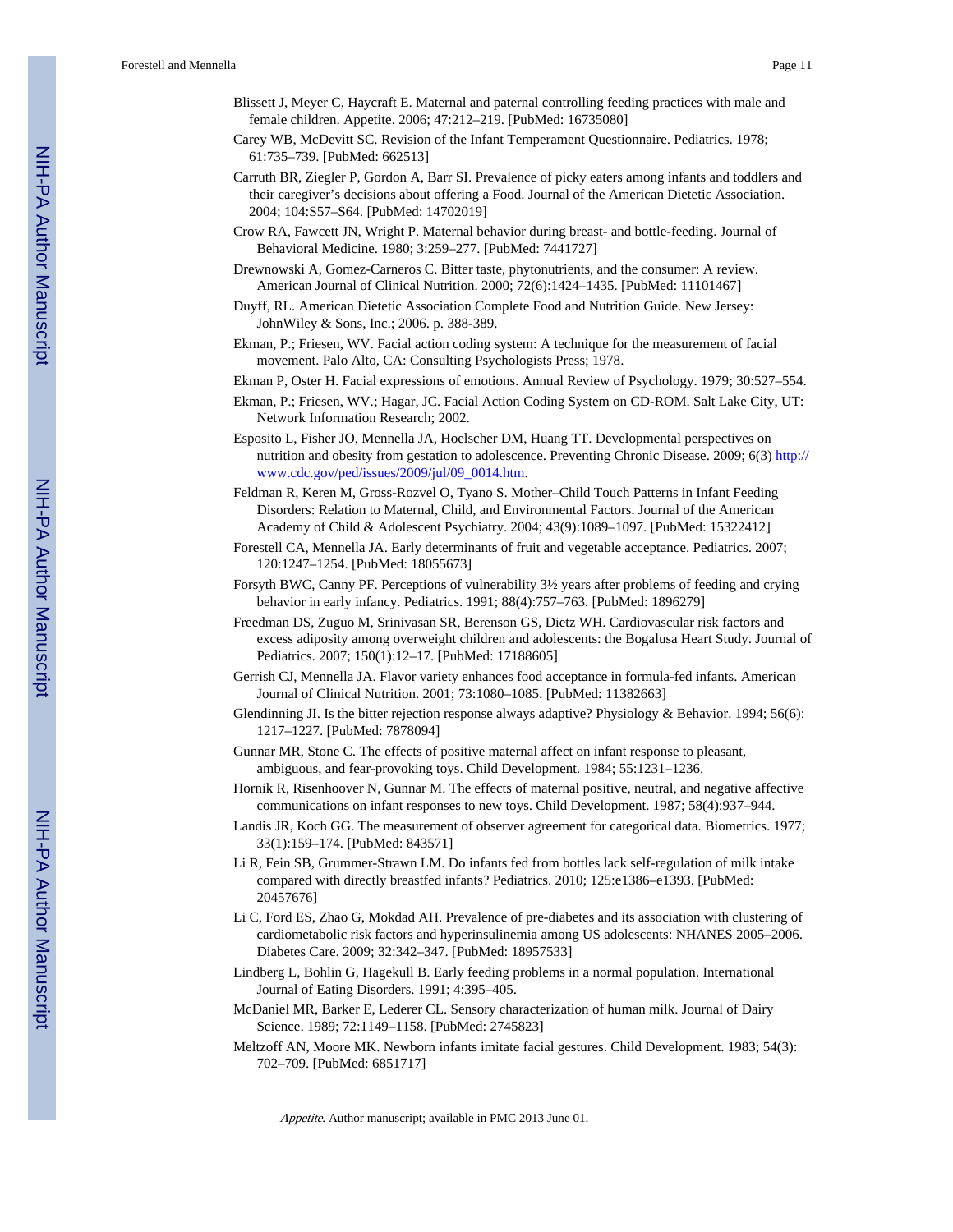- Mennella, JA. The chemical senses and the development of flavor preferences in humans. In: Hale, T.; Hartmann, PE., editors. Textbook on Human Lactation. Texas: Hale Publishing; 2007. p. 403-413.
- Mennella JA, Beauchamp GK. Mother's milk enhances the acceptance of cereal during weaning. Pediatric Research. 1997; 41:188–192. [PubMed: 9029637]
- Mennella JA, Griffin CE, Beauchamp GK. Flavor programming during infancy. Pediatrics. 2004; 113(4):840–845. [PubMed: 15060236]
- Mennella JA, Kennedy J, Beauchamp GK. The type of formula fed to infants modifies vegetable acceptance. Early Human Development. 2006; 82:263–268.
- Mennella JA, Jagnow CP, Beauchamp GK. Prenatal and postnatal flavor learning by human infants. Pediatrics. 2001; 107(6):E88. [PubMed: 11389286]
- Mennella JA, Forestell CA, Morgan LK, Beauchamp GK. Early milk feeding influences taste acceptance and liking during infancy. American Journal of Clinical Nutrition. 2009; 90:780S– 788S. [PubMed: 19605570]
- Mennella JA, Nicklaus S, Jagolino AL, Yourshaw LM. Variety is the spice of life: Strategies for promoting fruit and vegetable acceptance in infants. Physiology & Behavior. 2008; 94:29–38. [PubMed: 18222499]
- Mikkilä V, Räsänen L, Raitakari OT, Pietinen P, Viikari J. Consistent dietary patterns identified from childhood to adulthood: The Cardiovascular Risk in Young Finns Study. British Journal of Nutrition. 2005; 93:923–931. [PubMed: 16022763]
- Ogden CL, Carrroll MD, Curtin LR, McDowell MA, Tabak CJ, Flegal KM. Prevalence of overweight and obesity in the United States, 1999–2004. Journal of the American Medical Association. 2006; 295:1549–1555. [PubMed: 16595758]
- Pauli-Pott U, Mertesacker B, Bade U, Haverkock A, Beckmann D. Parental perceptions and infant temperament development. Infant Behavior and Development. 2003; 26:27–48.
- Pliner P, Loewen ER. Temperament and food neophobia in children and their mothers. Appetite. 1997; 28(3):239–254. [PubMed: 9218097]
- Preacher KJ, Hayes AF. SPSS and SAS procedures for estimating indirect effects in simple mediation models. Behavior Research Methods, Instruments, & Computers. 2004; 36:717–731.
- Ramirez I, DeSantiago S, Tovar AR, Torres N. Amino acid intake during lactation and amino acids of plasma and human milk. Advances in Experimental Medicine and Biology. 2001; 501:415–421. [PubMed: 11787711]
- Rosenstein D, Oster H. Differential facial responses to four basic tastes in newborns. Child Development. 1988; 59:1555–1568. [PubMed: 3208567]
- Sandell MA, Breslin PA. Variability in a taste-receptor gene determines whether we taste toxins in food. Current Biology. 2006; 16(18):R792–R794. [PubMed: 16979544]
- Skinner JD, Carruth BR, Bounds W, Ziegler PJ. Children's food preferences: A longitudinal analysis. Journal of the American Dietetic Association. 2002; 102:1638–1647. [PubMed: 12449287]
- Soussignan R, Schaal B, Marlier L, Jiang T. Facial and autonomic responses to biological and artificial olfactory stimuli in human neonates: re-examining early hedonic discrimination of odors. Physiology & Behavior. 1997; 62:745–758. [PubMed: 9284493]
- Speltz ML, Goodell EW, Endriga MC, Clarren SK. Feeding interactions of infants with unrepaired cleft lip and/or palate. Infant Behavior and Development. 1994; 17:131–139.
- Sullivan SA, Birch LL. Infant dietary experience and acceptance of solid food. Pediatrics. 1994; 93:271–277. [PubMed: 8121740]
- Steiner JE, Glaser D, Hawilo ME, Berridge KC. Comparative expression of hedonic impact: affective reactions to taste by human infants and other primates. Neuroscience and Biobehavioral Reviews. 2001; 25:53–74. [PubMed: 11166078]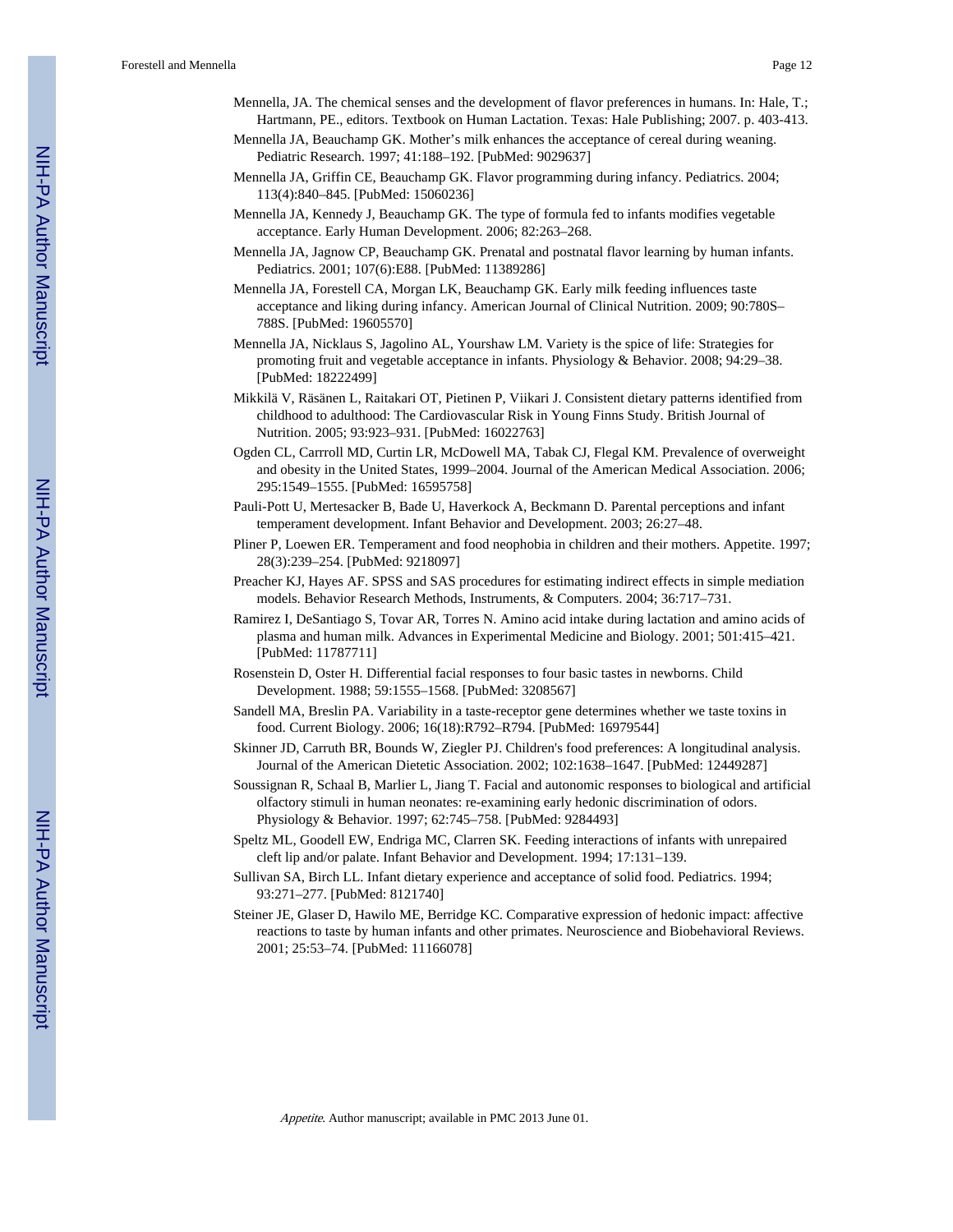#### **Table 1**

#### Infant Characteristics (N=92)

| <b>Variable</b>                                 | $%$ or <i>Mean</i> (s.e.m.) | 95% C.I.    |  |  |
|-------------------------------------------------|-----------------------------|-------------|--|--|
| Age, mo                                         | 6.3(0.1)                    | $6.1 - 6.5$ |  |  |
| Gender, % female                                | 47.8%                       |             |  |  |
| Weight for age z-scores                         | 0.4(0.1)                    | $0.3 - 0.5$ |  |  |
| Feeding history                                 |                             |             |  |  |
| % Breast fed <sup>a</sup>                       | 46.7%                       |             |  |  |
| % Formula fed                                   | 28.3%                       |             |  |  |
| Age of cereal intro., mo                        | 4.0(0.1)                    | $0.3 - 0.5$ |  |  |
| % Eating vegetables                             | 56.5%                       |             |  |  |
| % Eating green beans                            | 31.5%                       |             |  |  |
| Infant Temperament (Range of scores is 1.0–6.0) |                             |             |  |  |
| Activity                                        | 4.2(0.1)                    | $2.9 - 5.3$ |  |  |
| Rhythmicity                                     | 2.7(0.1)                    | $2.6 - 2.8$ |  |  |
| Approach/withdrawal                             | 2.7(0.1)                    | $2.5 - 2.9$ |  |  |
| Adaptability                                    | 2.5(0.1)                    | $2.4 - 2.6$ |  |  |
| Intensity                                       | 3.5(0.1)                    | $3.4 - 3.6$ |  |  |
| Mood                                            | 3.0(0.1)                    | $2.9 - 3.1$ |  |  |
| Persistence                                     | 3.1(0.1)                    | $3.0 - 3.2$ |  |  |
| Distractibility                                 | 2.5(0.1)                    | $2.4 - 2.6$ |  |  |

 $a_B^2$ Breastfed children were exclusively fed breast milk for at least two months. Formula fed children were given <7 days exposure to breast milk. The remaining 25% were both breast and formula fed.